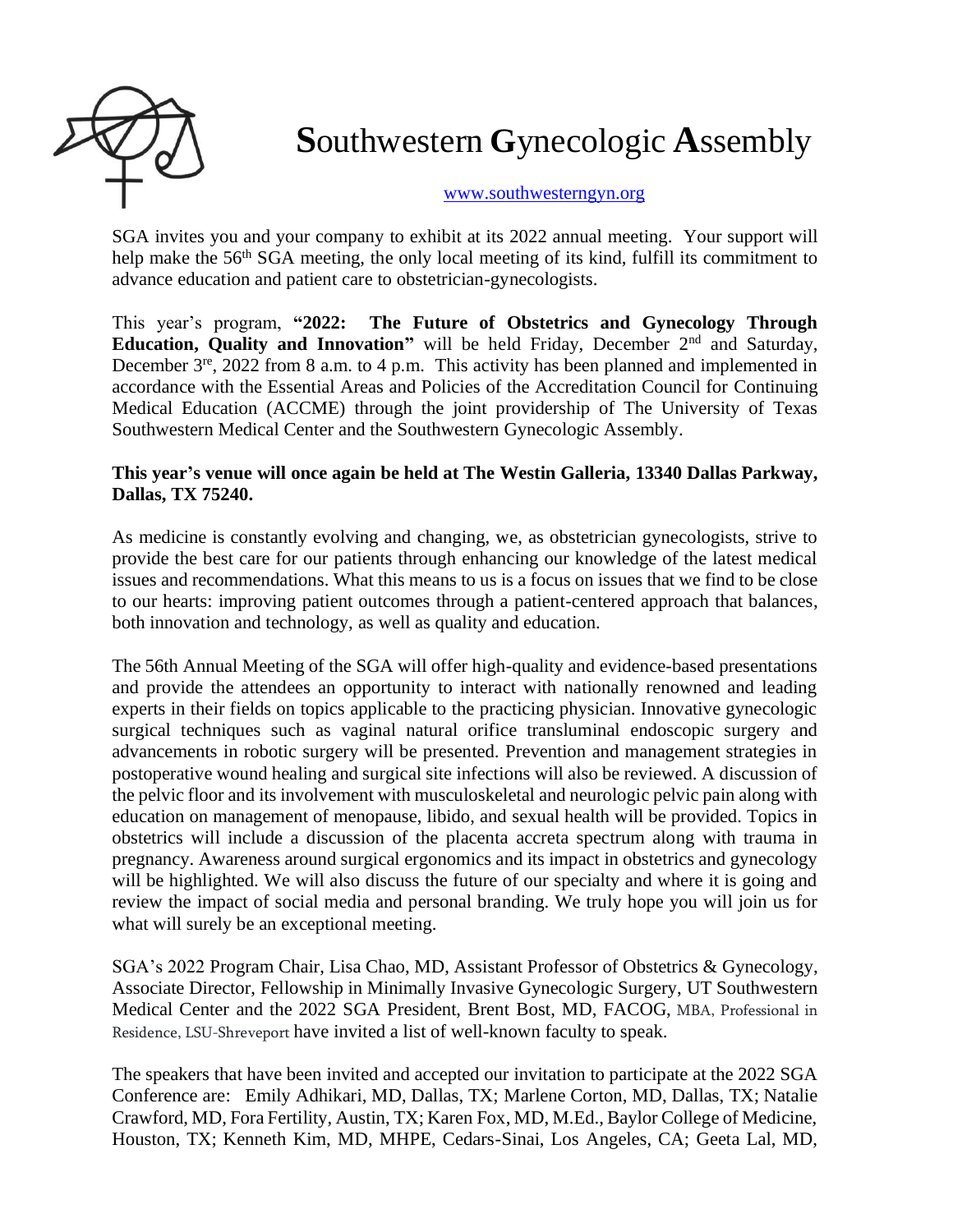University of Iowa, Iowa City, IA; Deirdre Lyell, MD, Stanford, Stanford, CA; Mary Jane Minkin, MD, Yale, New Haven, CT; Tony Ogburn, MD, UT Health Rio Grande Valley, Harlingen, TX; Kelly Scott, MD, UT Southwestern, Dallas, TX; and Patrick Weix, MD, PhD, UT Southwestern, Dallas, TX.

Participants will leave this meeting prepared to deliver quality, medically sound patient care for 2022 and beyond.

In prior years, there have been approximately 150 OB-GYN practitioners in attendance at the meeting. This is a fantastic opportunity for you to present your company's products and/or services one-on-one to many OB-GYN's who may or more importantly, may not be aware of the products and/or services your company offers. Most OB-GYN's attending the conference are practicing in the Dallas, Fort Worth, North Texas region and surrounding States.

## The following 2022 exhibit level fees and amenities are being offered: *ALL FEES ARE NON REFUNDABLE (unless the meeting is not held)*

*Platinum Level - \$5000* – Friday, December 2nd & Saturday, December 3rd from 8 a.m. – 4 p.m. Includes lunch Friday and Saturday for 2 company representatives with the physicians, company sign and the cocktail reception on Friday following the scientific lecture. **(A special rate of \$4000 for Friday and Saturday applies if the fee is received before September 1 st).**

*Gold Level -*  $$3000$  – Friday, December  $2<sup>nd</sup>$  from 8 a.m. – 4 p.m. Includes lunch Friday for 2 company representatives with the physicians, company sign and the cocktail reception following the scientific lecture.

*Silver Level -*  $$2500 - Saturday$ *, December 3<sup>rd</sup> from 8 a.m. - 4 p.m.* Includes lunch for 2 company representatives with the physicians and a company sign.

*Bronze Level -*  $$1500$  *– Saturday, December 3<sup>rd</sup> from 8 a.m. - 12:00 noon OR 1 p.m.* - 4 p.m. Includes your company sign. Please circle the time you plan to attend.

**SGA's special room rate is available to exhibitors. Visit our website at [www.southwesterngyn.org](http://www.southwesterngyn.org/) for details or contact Dawn Garza for hotel room information at [callgarza@msn.com](mailto:callgarza@msn.com) or 469-964-5363. SGA will get credit for your hotel reservation is reserved through our website of through Dawn Garza.**

All exhibits will be just outside the meeting room which will allow representatives the opportunity to visit with the physicians attending the conference several times a day in this area.

You may register on the website and pay with a credit card at [www.southwesterngyn.org](http://www.southwesterngyn.org/) or complete the application form and mail a check made payable to Southwestern Gynecologic Assembly, Kim McMillen, SGA Administrator, 7013 Allen Place Drive, Fort Worth TX 76116. SGA's Tax ID # is 75-1242473.

Information regarding the receiving and shipping of exhibit materials will be forthcoming. There will be a room for equipment and displays to be stored in a secure area overnight if necessary.